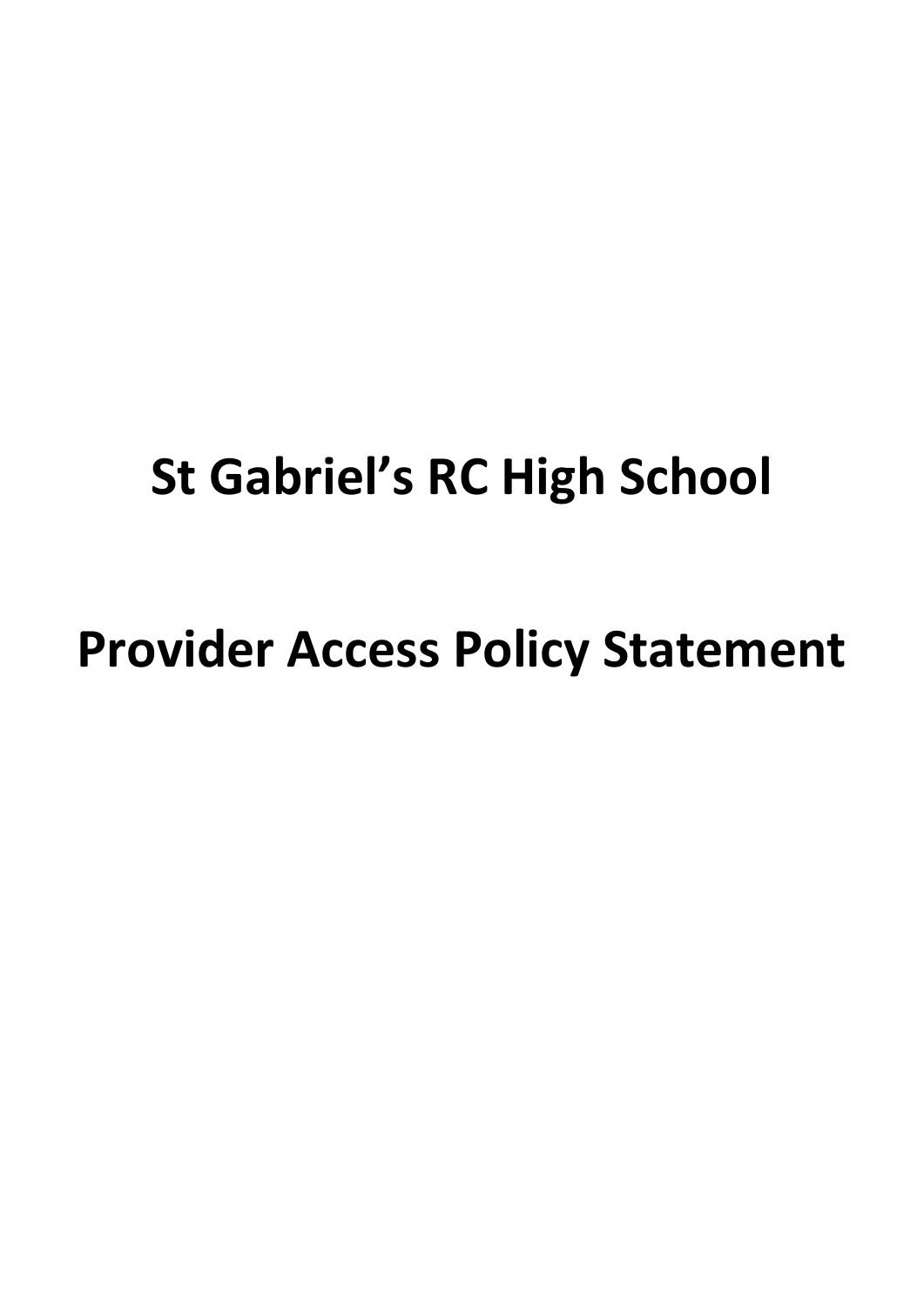## **Provider access policy statement**

Under Section 42B of the Education Act 1997, as of 2 January 2018, we have a duty to provide pupils in years 8-13 with access to providers of post-14, post-16 and post-18 education and training. This policy statement sets out how we manage access requests from these providers.

#### **What are pupils entitled to?**

Pupils must be allowed to:

- Learn more about technical education qualifications and apprenticeship opportunities, as part of a careers programme which informs pupils of the full range of education and training options available to them at each transition point.
- Hear from a range of local providers about the opportunities on offer, for example, technical education and apprenticeships – this can be achieved through options evenings, assemblies, group discussions, and taster events.
- Understand how to apply to the full range of academic and technical courses available to them.

#### **Who handles our access requests?**

Any provider wishing to request access should contact our careers leader, Dr Hargreaves, on 0161 764 3186 or via email on: HargreavesM@st-gabriels.org.uk.

#### **What opportunities are provided to allow access to pupils?**

Via our school careers programme, we offer providers numerous opportunities throughout the school year to speak to pupils and/or their parents. Our annual schedule of events is as follows:

|                   | Autumn                                                                                                                                   | <b>Spring</b>                                                                                                                | Summer                                                                                 |
|-------------------|------------------------------------------------------------------------------------------------------------------------------------------|------------------------------------------------------------------------------------------------------------------------------|----------------------------------------------------------------------------------------|
| Year <sub>8</sub> | <b>Fortnightly careers cafes</b><br>Whole school careers assembly<br>and survey                                                          | Year 8 motivate day<br><b>Fortnightly careers cafes</b><br>National careers week in March                                    | <b>Fortnightly careers cafes</b><br><b>Futures month</b>                               |
| Year 9            | <b>Fortnightly careers cafes</b><br>Whole school careers assembly<br>and survey                                                          | <b>KS4 options evening</b><br>World of work event<br>National careers week in March<br><b>Fortnightly careers cafes</b>      | <b>Futures month</b><br><b>Fortnightly careers cafes</b>                               |
| Year 10           | <b>Fortnightly careers cafes</b><br>Whole school careers assembly<br>and survey<br><b>Destinations evening</b>                           | National careers week in March<br><b>Fortnightly careers cafes</b>                                                           | <b>Futures month</b><br><b>Fortnightly careers cafes</b><br><b>Mock interview week</b> |
| Year 11           | <b>Fortnightly careers cafes</b><br><b>Destinations evening</b><br>Whole school careers assembly<br>and survey<br>FE provider assemblies | National careers week in March<br>Apprenticeship workshops<br><b>Mock interview week</b><br><b>Fortnightly careers cafes</b> | N/A                                                                                    |